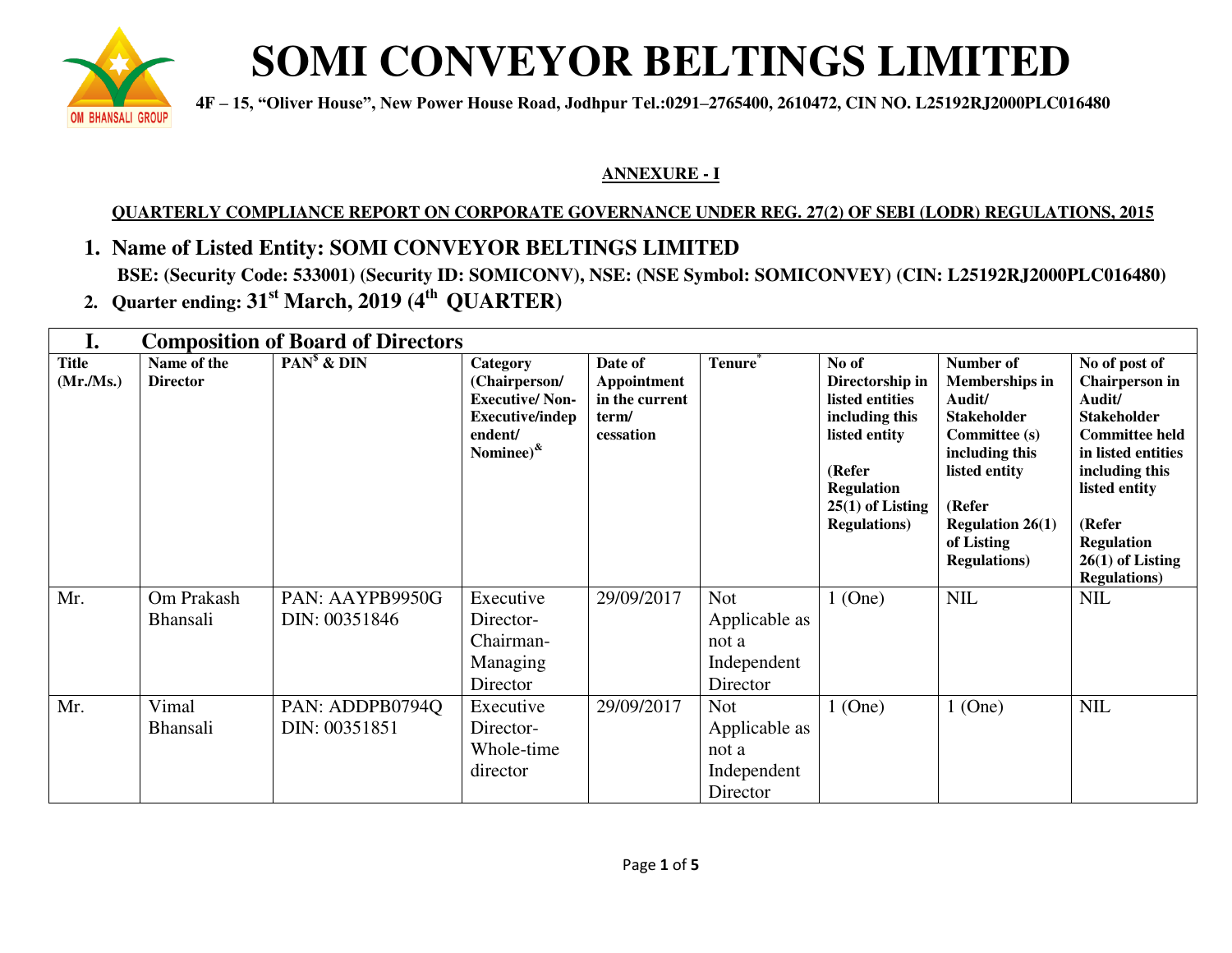| Mr.                                                                                                                                                                                                                                                                                                                                                                                                                                     | Gaurav<br>Bhansali          | PAN: ADDPB0795R<br>DIN: 00351860 | Executive<br>Director-<br>Whole-time<br>director               | 29/09/2017 | <b>Not</b><br>Applicable as<br>not a<br>Independent<br>Director | $1$ (One) | $1$ (One)  | <b>NIL</b> |
|-----------------------------------------------------------------------------------------------------------------------------------------------------------------------------------------------------------------------------------------------------------------------------------------------------------------------------------------------------------------------------------------------------------------------------------------|-----------------------------|----------------------------------|----------------------------------------------------------------|------------|-----------------------------------------------------------------|-----------|------------|------------|
| Mr.                                                                                                                                                                                                                                                                                                                                                                                                                                     | Mahendra<br>Rakhecha        | PAN: ABBPR6748N<br>DIN: 00648532 | Independent<br>Director-Non<br>Executive<br>Director           | 30/09/2015 | 12 Years 6<br>Months                                            | $1$ (One) | 2(Two)     | $1$ (One)  |
| Mr.                                                                                                                                                                                                                                                                                                                                                                                                                                     | Yogesh<br>Maheshwari        | PAN: AAQPM6696N<br>DIN: 01202089 | Independent<br>Director-Non<br>Executive<br>Director           | 30/09/2015 | 12 Years 2<br>Months and<br>21 Days                             | $1$ (One) | <b>NIL</b> | <b>NIL</b> |
| Mr.                                                                                                                                                                                                                                                                                                                                                                                                                                     | Sharad<br>Gyanmal<br>Nahata | PAN: ACIPN2323F<br>DIN: 06814502 | Independent<br>Director-Non<br>Executive<br>Director           | 30/09/2014 | 5 Years 1<br>Month and<br>16 Days                               | $1$ (One) | 2(Two)     | $1$ (One)  |
| Ms.                                                                                                                                                                                                                                                                                                                                                                                                                                     | Surbhi Rathi                | PAN: ARIPR4034N<br>DIN: 07115169 | Women-<br>Independent<br>Director-Non<br>Executive<br>Director | 30/09/2015 | 4 Years and<br>3 days                                           | $1$ (One) | <b>NIL</b> | <b>NIL</b> |
| PAN number of any director would not be displayed on the website of Stock Exchange<br><sup>&amp;</sup> Category of directors means executive/non-executive/independent/Nominee. if a director fits into more than one category write all categories<br>separating them with hyphen<br>to be filed only for Independent Director. Tenure would mean total period from which Independent director is serving on Board of directors of the |                             |                                  |                                                                |            |                                                                 |           |            |            |

listed entity in continuity without any cooling off period.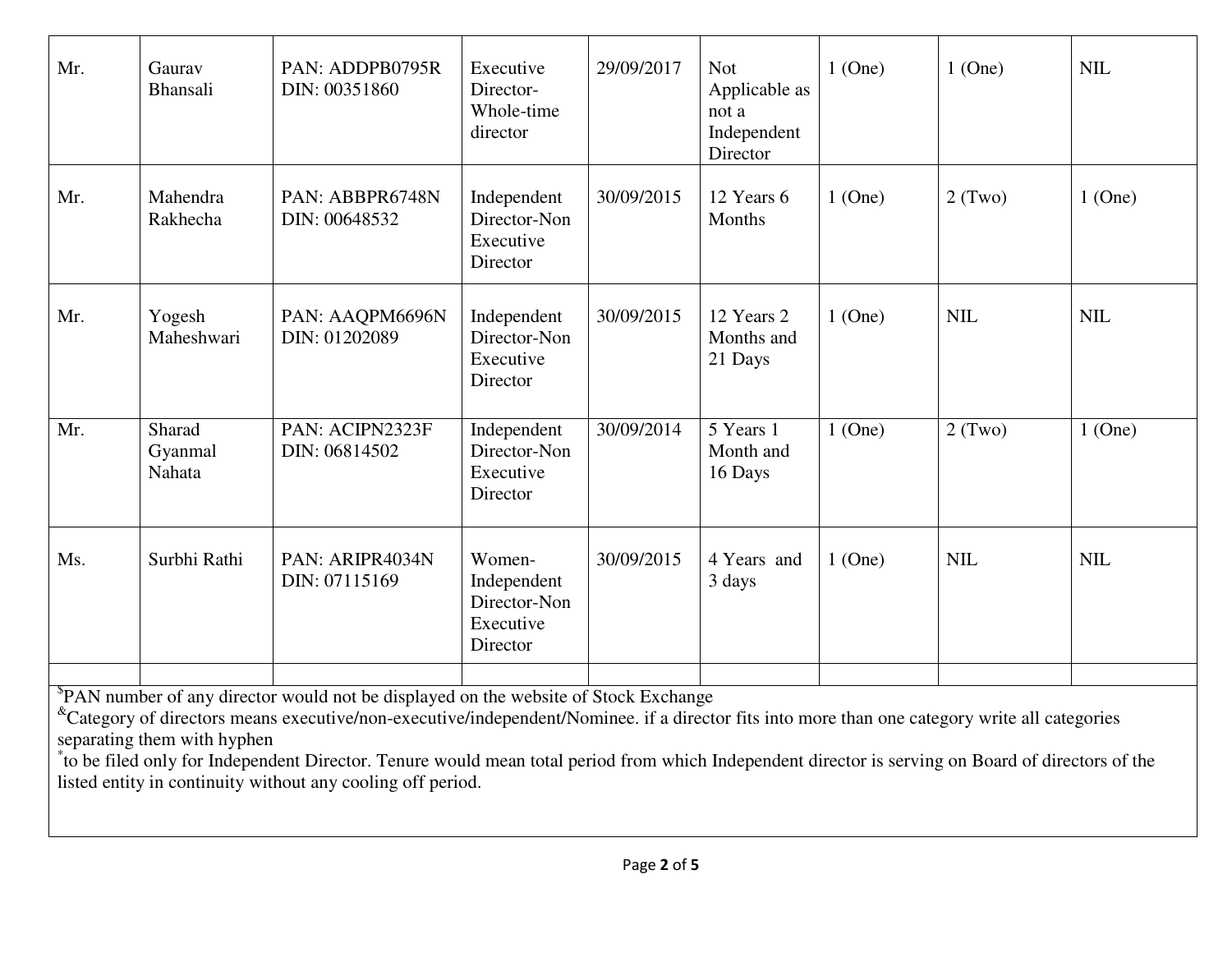| II.<br><b>Composition of Committees</b>                                                                                                                                                      |                                             |                                                             |  |  |  |
|----------------------------------------------------------------------------------------------------------------------------------------------------------------------------------------------|---------------------------------------------|-------------------------------------------------------------|--|--|--|
| <b>Name of Committee</b>                                                                                                                                                                     | <b>Name of Committee members</b>            | <b>Category (Chairperson/Executive/Non</b>                  |  |  |  |
|                                                                                                                                                                                              |                                             | Executive/Independent/Nominee) <sup>§</sup>                 |  |  |  |
| 1. Audit Committee                                                                                                                                                                           | 1. Mahendra Rakhecha                        | Chairman- Independent Director-Non-Executive Director       |  |  |  |
|                                                                                                                                                                                              | 2. Gauray Bhansali                          | <b>Executive Director- Whole Time Director</b>              |  |  |  |
|                                                                                                                                                                                              | 3. Sharad Gyanmal Nahata                    | <b>Independent Director- Non-Executive Director</b>         |  |  |  |
| 2. Nomination &<br><b>Remuneration Committee</b>                                                                                                                                             | 1. Yogesh Maheshwari                        | Chairman-Independent Director-Non Executive Director        |  |  |  |
|                                                                                                                                                                                              | 2. Mahendra Rakhecha                        | Independent Director-Non-Executive Director                 |  |  |  |
|                                                                                                                                                                                              | 3. Sharad Gyanmal Nahata                    | Independent Director-Non-Executive Director                 |  |  |  |
| 3. Risk Management<br>Committee (if applicable)                                                                                                                                              | N.A.                                        | N.A.                                                        |  |  |  |
| <b>Stakeholders Relationship</b><br>4.<br>Committee                                                                                                                                          | 1. Sharad Gyanmal Nahata                    | Chairman- Independent Director- Non Executive Director      |  |  |  |
|                                                                                                                                                                                              | 2. Mahendra Rakhecha                        | Independent Director-Non-Executive Director                 |  |  |  |
| 3. Vimal Bhansali                                                                                                                                                                            |                                             | <b>Executive Director- Whole Time Director</b>              |  |  |  |
| <sup>&amp;</sup> Category of directors means executive/non executive/independent/nominee. if a director fits into more than one category write all categories<br>separating them with hyphen |                                             |                                                             |  |  |  |
|                                                                                                                                                                                              |                                             |                                                             |  |  |  |
| III.<br><b>Meeting of Board of Directors</b>                                                                                                                                                 |                                             |                                                             |  |  |  |
| Date(s) of Meeting (if any)                                                                                                                                                                  | Date(s) of Meeting (if any) in the relevant | Maximum gap between any two consecutive (in number of days) |  |  |  |
| in the previous quarter                                                                                                                                                                      | quarter                                     |                                                             |  |  |  |
| 14 <sup>th</sup> February, 2019<br>14 <sup>th</sup> November, 2018                                                                                                                           |                                             | 91 Days                                                     |  |  |  |
|                                                                                                                                                                                              |                                             |                                                             |  |  |  |
|                                                                                                                                                                                              |                                             |                                                             |  |  |  |
| IV.<br><b>Meeting of Committees (Audit Committee Only)</b>                                                                                                                                   |                                             |                                                             |  |  |  |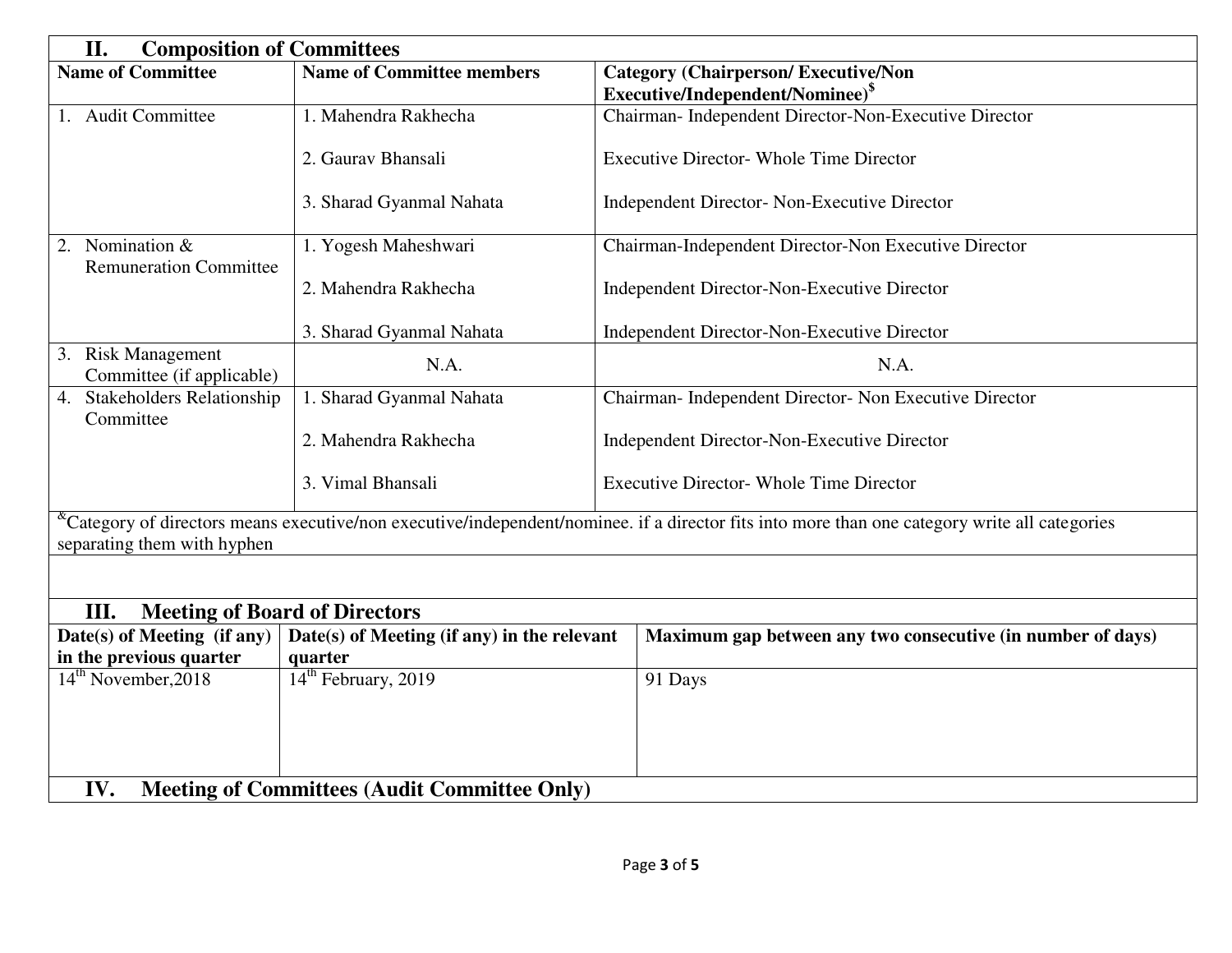| Date(s) of meeting of the<br>Audit committee in the<br>relevant quarter                                                                 | Whether<br>requirement of<br><b>Quorum</b> met<br>(details)                          | Date(s) of meeting of<br>the committee in the<br>previous quarter | Maximum gap between any two consecutive meetings in number<br>of days <sup>*</sup>                                                                                                                                                                                                                                                                                         |  |  |  |
|-----------------------------------------------------------------------------------------------------------------------------------------|--------------------------------------------------------------------------------------|-------------------------------------------------------------------|----------------------------------------------------------------------------------------------------------------------------------------------------------------------------------------------------------------------------------------------------------------------------------------------------------------------------------------------------------------------------|--|--|--|
| $14th$ February, 2019                                                                                                                   | Yes, All the Three<br>Members were<br>present                                        | $14th$ November, 2018                                             | 91 Days                                                                                                                                                                                                                                                                                                                                                                    |  |  |  |
|                                                                                                                                         |                                                                                      |                                                                   | This information has to be mandatorily be given for audit committee, for rest of the committees giving this information is optional                                                                                                                                                                                                                                        |  |  |  |
| V.<br><b>Related Party Transactions</b>                                                                                                 |                                                                                      |                                                                   |                                                                                                                                                                                                                                                                                                                                                                            |  |  |  |
| <b>Subject</b>                                                                                                                          |                                                                                      |                                                                   | <b>Compliance status (Yes/No/NA)</b> refer note below                                                                                                                                                                                                                                                                                                                      |  |  |  |
| Whether prior approval of audit committee obtained                                                                                      |                                                                                      | N.A.                                                              |                                                                                                                                                                                                                                                                                                                                                                            |  |  |  |
| Whether shareholder approval obtained for material<br><b>RPT</b>                                                                        |                                                                                      | N.A.                                                              |                                                                                                                                                                                                                                                                                                                                                                            |  |  |  |
| Whether details of RPT entered into pursuant to                                                                                         |                                                                                      |                                                                   |                                                                                                                                                                                                                                                                                                                                                                            |  |  |  |
| omnibus approval have been reviewed by Audit                                                                                            |                                                                                      | N.A.                                                              |                                                                                                                                                                                                                                                                                                                                                                            |  |  |  |
|                                                                                                                                         | Committee                                                                            |                                                                   |                                                                                                                                                                                                                                                                                                                                                                            |  |  |  |
| <b>Note</b><br>party transactions, the words "N.A." may be indicated.<br>If status is "No" details of non-compliance may be given here. |                                                                                      |                                                                   | In the column "Compliance Status", compliance or non-compliance may be indicated by Yes/No/N.A. For example, if the Board has been<br>composed in accordance with the requirements of Listing Regulations, "Yes" may be indicated. Similarly, in case the Listed Entity has no related                                                                                     |  |  |  |
| VI.<br><b>Affirmations</b>                                                                                                              |                                                                                      |                                                                   |                                                                                                                                                                                                                                                                                                                                                                            |  |  |  |
| 2.<br>a. Audit Committee: YES                                                                                                           | Nomination & remuneration committee: YES<br>Stakeholders relationship committee: YES |                                                                   | 1. The composition of Board of Directors is in terms of SEBI (Listing obligations and disclosure requirements) Regulations, 2015: YES<br>The composition of the following committees is in terms of SEBI (Listing obligations and disclosure requirements) Regulations, 2015.<br>d. Risk management committee (applicable to the top 100 listed entities) (NOT APPLICABLE) |  |  |  |
| requirements) Regulations, 2015 : YES<br>4.                                                                                             |                                                                                      |                                                                   | 3. The committee members have been made aware of their powers, role and responsibilities as specified in SEBI (Listing obligations and disclosure<br>The meetings of the board of directors and the above committees have been conducted in the manner as specified in SEBI (Listing obligations and                                                                       |  |  |  |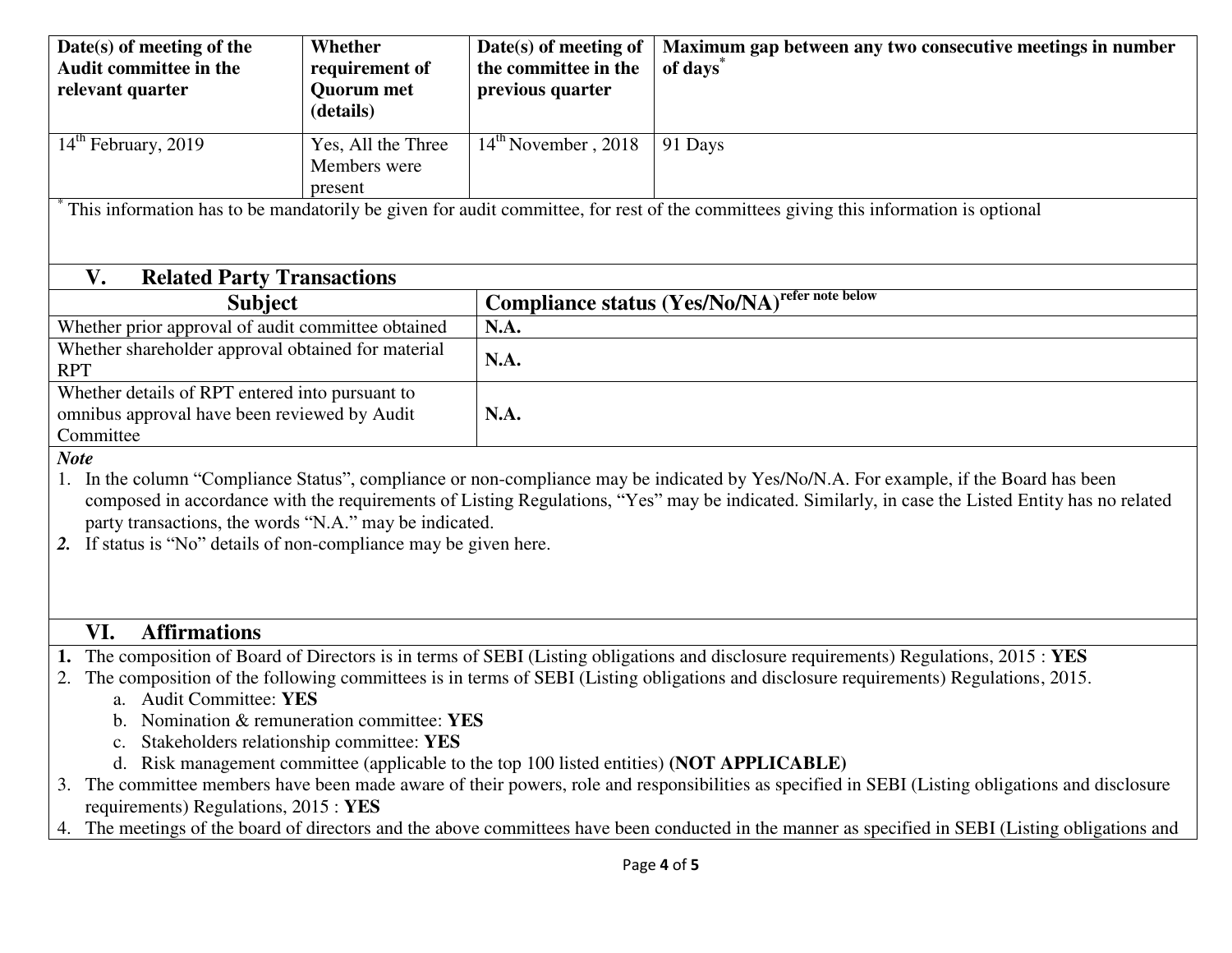disclosure requirements) Regulations, 2015 : **YES**

5. a. This report and/or the report submitted in the previous quarter has been placed before Board of Directors: **YES**

b. Any comments/observations/advice of Board of Directors may be mentioned here : **(NOT APPLICABLE)**



**(Managing Director) For Somi Conveyor Beltings Limited Date: 08/04/2019** 

Note:

Information at Table I and II above need to be necessarily given in 1st quarter of each financial year. However if there is no change of information in subsequent quarter (s) of that financial year, this information may not given by Listed entity and instead a statement "same as previous quarter" may be given.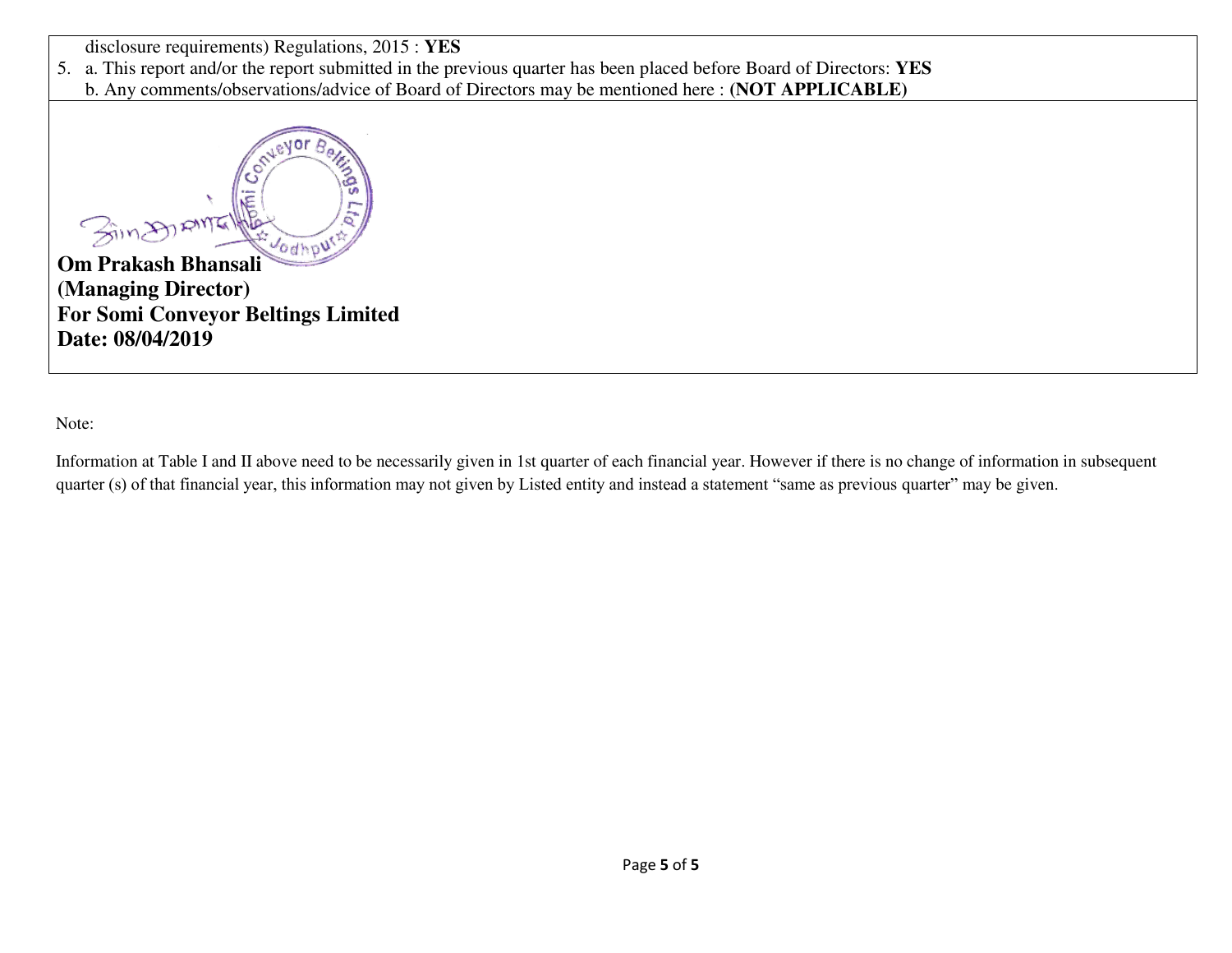

# **SOMI CONVEYOR BELTINGS LIMITED**

 **4F – 15, "Oliver House", New Power House Road, Jodhpur Tel.:0291–2765400, 2610472, CIN NO. L25192RJ2000PLC016480** 

### **ANNEXURE – II**

| I. Disclosure on website in terms of Listing Regulations                 |                                                       |                             |  |  |  |
|--------------------------------------------------------------------------|-------------------------------------------------------|-----------------------------|--|--|--|
| <b>Item</b>                                                              | <b>Compliance status (Yes/No/NA)</b> refer note below |                             |  |  |  |
| Details of business                                                      | Yes                                                   |                             |  |  |  |
| Terms and conditions of appointment of independent directors             | Yes                                                   |                             |  |  |  |
| Composition of various committees of board of directors                  | Yes                                                   |                             |  |  |  |
| Code of conduct of board of directors and senior management personnel    | Yes                                                   |                             |  |  |  |
| Details of establishment of vigil mechanism/ Whistle Blower policy       | Yes                                                   |                             |  |  |  |
| Criteria of making payments to non-executive directors                   | Yes                                                   |                             |  |  |  |
| Policy on dealing with related party transactions                        | Yes                                                   |                             |  |  |  |
| Policy for determining 'material' subsidiaries                           | <b>NA</b>                                             |                             |  |  |  |
| Details of familiarization programmes imparted to independent            | Yes                                                   |                             |  |  |  |
| directors                                                                |                                                       |                             |  |  |  |
| Contact information of the designated officials of the listed entity who | Yes                                                   |                             |  |  |  |
| are responsible for assisting and handling investor grievances           |                                                       |                             |  |  |  |
| email address for grievance redressal and other relevant details         | Yes                                                   |                             |  |  |  |
| <b>Financial results</b>                                                 | Yes                                                   |                             |  |  |  |
| Shareholding pattern                                                     | Yes                                                   |                             |  |  |  |
| Details of agreements entered into with the media companies and/or       | <b>NA</b>                                             |                             |  |  |  |
| their associates                                                         |                                                       |                             |  |  |  |
| New name and the old name of the listed entity                           | Yes                                                   |                             |  |  |  |
| <b>II Annual Affirmations</b>                                            |                                                       |                             |  |  |  |
| <b>Particulars</b>                                                       | <b>Regulation Number</b>                              | <b>Compliance status</b>    |  |  |  |
|                                                                          |                                                       | (Yes/No/NA)refer note below |  |  |  |
| Independent director(s) have been appointed in terms of specified        | 16(1)(b) & 25(6)                                      | Yes                         |  |  |  |
| criteria of 'independence' and/or 'eligibility'                          |                                                       |                             |  |  |  |
| Board composition                                                        | 17(1)                                                 | Yes                         |  |  |  |
| Meeting of Board of directors                                            | 17(2)                                                 | Yes                         |  |  |  |
| <b>Review of Compliance Reports</b>                                      | 17(3)                                                 | Yes                         |  |  |  |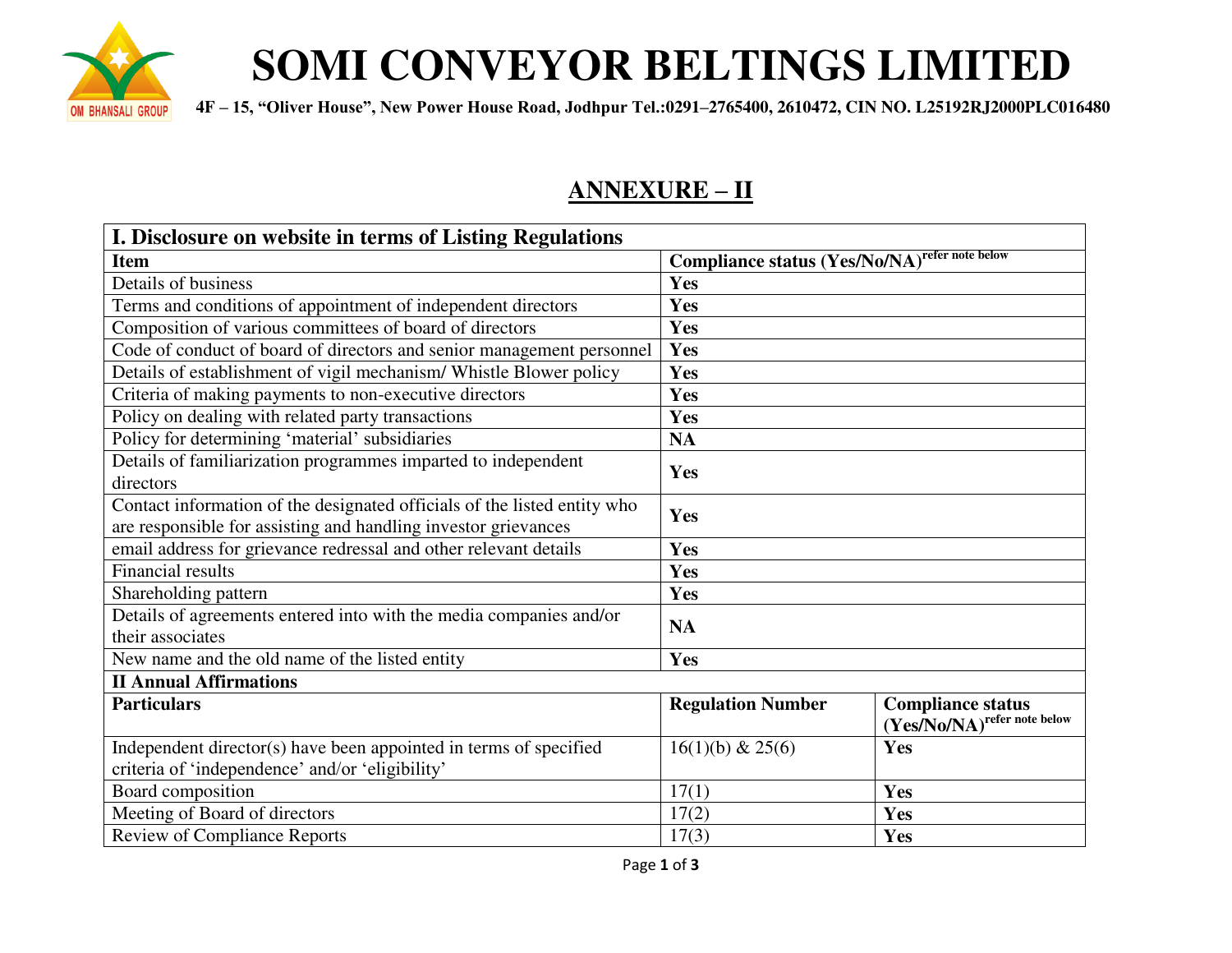| Plans for orderly succession for appointments                         | 17(4)                        | Yes        |
|-----------------------------------------------------------------------|------------------------------|------------|
| Code of Conduct                                                       | 17(5)                        | <b>Yes</b> |
| Fees/compensation                                                     | 17(6)                        | Yes        |
| Minimum Information                                                   | 17(7)                        | Yes        |
| <b>Compliance Certificate</b>                                         | 17(8)                        | Yes        |
| Risk Assessment & Management                                          | 17(9)                        | Yes        |
| Performance Evaluation of Independent Directors                       | 17(10)                       | Yes        |
| <b>Composition of Audit Committee</b>                                 | 18(1)                        | Yes        |
| Meeting of Audit Committee                                            | 18(2)                        | Yes        |
| Composition of nomination & remuneration committee                    | 19(1) & (2)                  | Yes        |
| Composition of Stakeholder Relationship Committee                     | 20(1) & (2)                  | Yes        |
| Composition and role of risk management committee                     | 21(1), (2), (3), (4)         | NA         |
| Vigil Mechanism                                                       | 22                           | Yes        |
| Policy for related party Transaction                                  | $23(1), (5), (6), (7)$ & (8) | Yes        |
| Prior or Omnibus approval of Audit Committee for all related party    | 23(2), (3)                   | Yes        |
| transactions                                                          |                              |            |
| Approval for material related party transactions                      | 23(4)                        | <b>NA</b>  |
| Composition of Board of Directors of unlisted material Subsidiary     | 24(1)                        | <b>NA</b>  |
| Other Corporate Governance requirements with respect to subsidiary of | $24(2),(3),(4),(5)$ & (6)    | <b>NA</b>  |
| listed entity                                                         |                              |            |
| Maximum Directorship & Tenure                                         | 25(1) & (2)                  | Yes        |
| Meeting of independent directors                                      | 25(3) & (4)                  | Yes        |
| Familiarization of independent directors                              | 25(7)                        | Yes        |
| Memberships in Committees                                             | 26(1)                        | Yes        |
| Affirmation with compliance to code of conduct from members of        | 26(3)                        | Yes        |
| Board of Directors and Senior management personnel                    |                              |            |
| Disclosure of Shareholding by Non-Executive Directors                 | 26(4)                        | Yes        |
| Policy with respect to Obligations of directors and senior management | $26(2)$ & $26(5)$            | Yes        |

**Note** 

1. In the column "Compliance Status", compliance or non-compliance may be indicated by Yes/No/N.A. For example, if the Board has been composed in accordance with the requirements of Listing Regulations, "Yes" may be indicated. Similarly, in case the Listed Entity has no related party transactions, the words "N.A." may be indicated.

2. If status is "No" details of non-compliance may be given here.

3. If the Listed Entity would like to provide any other information the same may be indicated here.